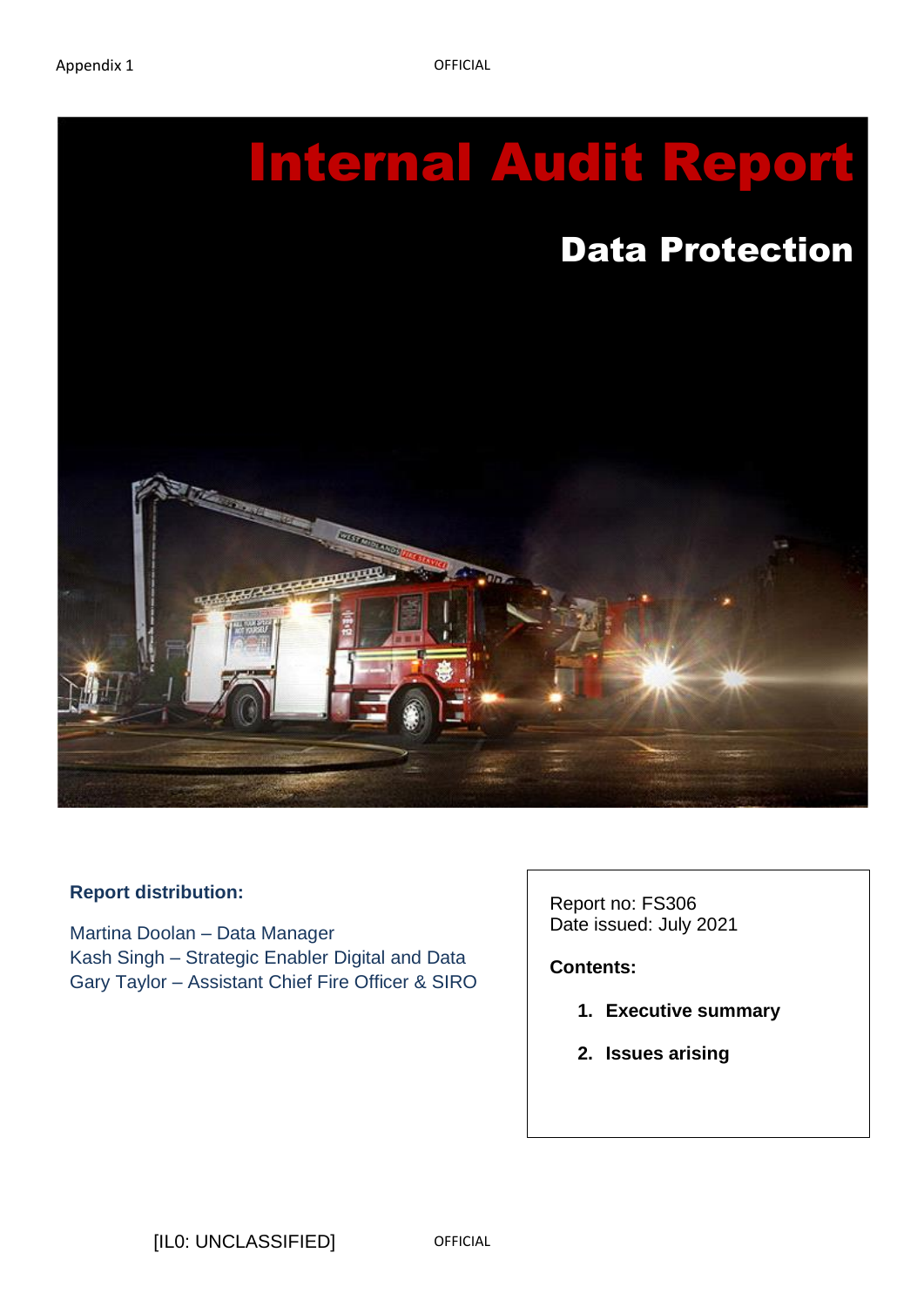## *1 Executive summary*

### *Introduction*

An audit Data Protection was undertaken as part of the approved Internal Audit Plan for 2020/21.

## *Scope and objectives of audit work*

Our audit considered the objectives and the potential risk to the achievement of those objectives.

| <b>Objectives Reviewed</b>                                                                                                                    | <b>Potential Risks</b>                                                                                                                     |
|-----------------------------------------------------------------------------------------------------------------------------------------------|--------------------------------------------------------------------------------------------------------------------------------------------|
| To provide assurance that the necessary<br>safeguards are in place to ensure the<br>appropriate use of personal and corporate<br>information. | • Data breaches are not managed<br>appropriately.<br>• Risks are not identified, or controls and<br>actions put in place to mitigate them. |
| Limitations to scope of audit                                                                                                                 | Limited to recent subject access requests and<br>data breaches.                                                                            |

#### *Overall conclusion*

| Our audit provides                                                                                                                                                | <b>Limited</b>                                                                        | Satisfactory                                                                                   | l Substantial                                                                    |
|-------------------------------------------------------------------------------------------------------------------------------------------------------------------|---------------------------------------------------------------------------------------|------------------------------------------------------------------------------------------------|----------------------------------------------------------------------------------|
| <b>Substantial</b><br><b>Assurance over the</b><br>adequacy of the<br>controls reviewed as<br>part of the process to<br>mitigate risks to an<br>acceptable level. | There is a risk of<br>objectives not being<br>met due to serious<br>control failings. | A framework of<br>controls is in place,<br>but controls need to<br>be strengthened<br>further. | There is a robust<br>framework of controls<br>which are applied<br>continuously. |

#### *Key issues identified*

We have identified one significant issue where improvement could be made, arising from the following:

• Assurance cannot be provided that subject access requests are responded to within specified deadlines.

Suggested actions for identified issues are shown in the main body of the report. The key issues arising from this report may be included in summary form to the Audit and Risk Committee.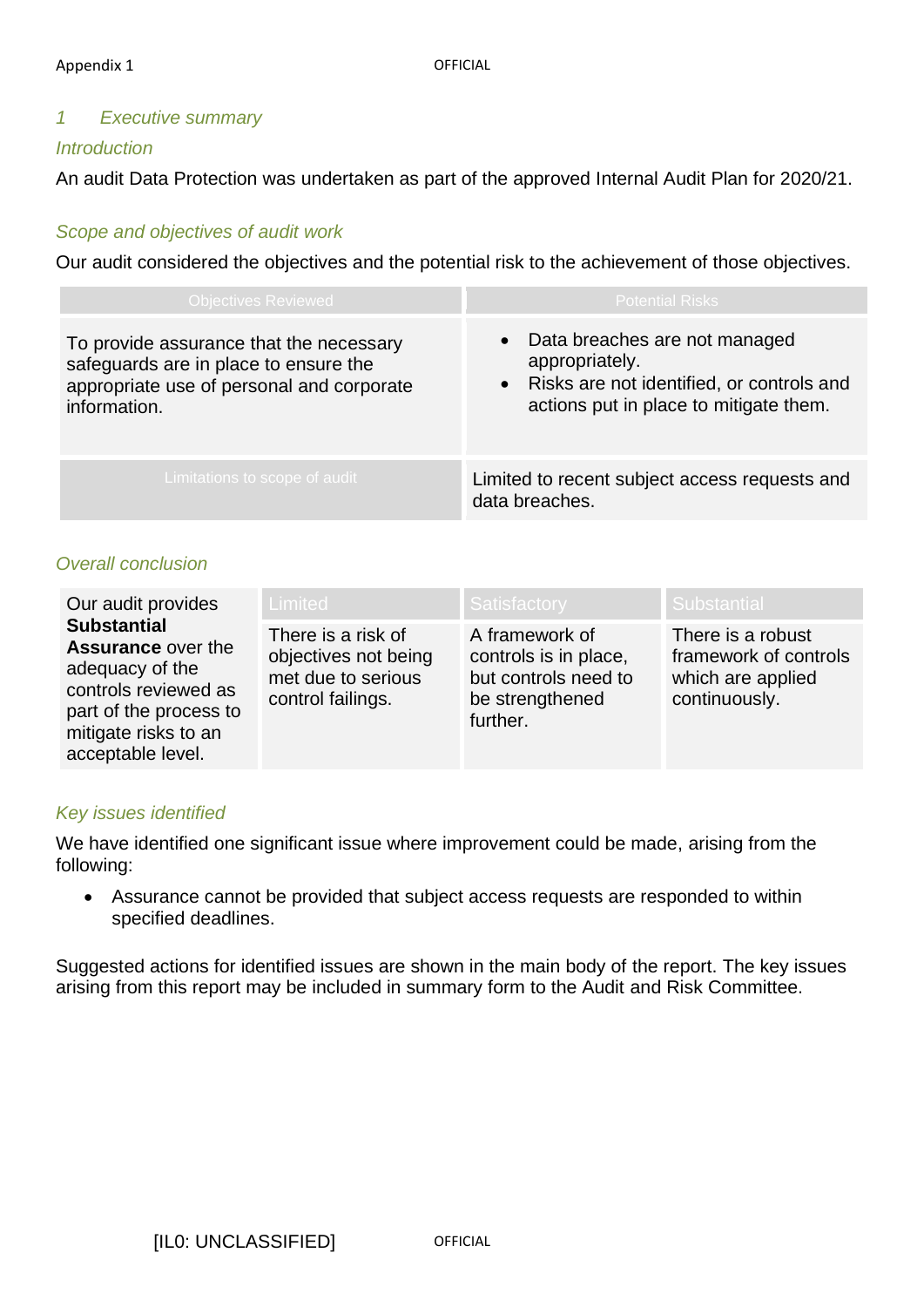### *2 Issues arising*

| Action is required to avoid exposure to significant risks in achieving objectives<br><b>Significant</b> |                                                                                                                                                                                                                                                                                                                                                                                                                                 |                                                                                                                                                                                                                                                                                                                                                                                       |  |
|---------------------------------------------------------------------------------------------------------|---------------------------------------------------------------------------------------------------------------------------------------------------------------------------------------------------------------------------------------------------------------------------------------------------------------------------------------------------------------------------------------------------------------------------------|---------------------------------------------------------------------------------------------------------------------------------------------------------------------------------------------------------------------------------------------------------------------------------------------------------------------------------------------------------------------------------------|--|
| <b>No</b>                                                                                               | <b>Issue arising</b>                                                                                                                                                                                                                                                                                                                                                                                                            | Agreed action including responsibility and target<br>date                                                                                                                                                                                                                                                                                                                             |  |
| 2.1                                                                                                     | A sample of five Subject Access Requests<br>(SARs) was selected to be examined to ensure<br>compliance with required deadlines. However,<br>for three of the sample (SARS20002,<br>SARS20003 and SAR20004), no documentary<br>evidence was provided during this review to<br>enable timescales to be confirmed.<br><b>Implication:</b><br>Assurance cannot be provided that SARs are<br>responded to within required deadlines. | Documentary evidence should be retained for all SAR<br>requests to demonstrate compliance with required<br>deadlines.<br>Management response:<br>Automated techniques using Office 365 E-Discovery<br>tools being assessed which will provide case<br>management functionality and audit trail.<br>Deadline and Responsible Officer:<br>31 October 2021 - Data and Governance Manager |  |

# Action is advised to enhance risk control or operational efficiency **Merits Attention**

| <b>No</b> | <b>Issue arising</b>                                                                                                                                                                                                                                                                                                                                                                                                                                                                                                                                                                                                            | Agreed action including responsibility and target<br>date                                                                                                                                                                                                                                                                                                                                                                                                                                                                                                                                                                                                                       |
|-----------|---------------------------------------------------------------------------------------------------------------------------------------------------------------------------------------------------------------------------------------------------------------------------------------------------------------------------------------------------------------------------------------------------------------------------------------------------------------------------------------------------------------------------------------------------------------------------------------------------------------------------------|---------------------------------------------------------------------------------------------------------------------------------------------------------------------------------------------------------------------------------------------------------------------------------------------------------------------------------------------------------------------------------------------------------------------------------------------------------------------------------------------------------------------------------------------------------------------------------------------------------------------------------------------------------------------------------|
| 2.2       | Monthly reports are produced and presented to<br>the Strategic Enabling Team (SET) which detail<br>the number of Subject Access Requests (SARs)<br>and Freedom of Information Requests (FOIs)<br>received by the Authority, and how many have<br>been responded to within a specified time frame.<br>The reports presented to SET contained errors.<br>For example, the March report for 2020 illustrated<br>that one SAR had been received by the Authority<br>when in fact three had been received.<br><b>Implication:</b><br>Incorrect position is being presented to SET with<br>regards to SARs received and responded to. | Reports presented to SET should be checked to<br>ensure that they contain the correct information. A<br>reconciliation should be undertaken between the<br>monthly report produced to SET compared to the<br>recording spreadsheet for before reports are submitted<br>to the SET meeting.<br>Management response:<br>This issue of time lag and missing entries has been<br>remediated. The Strategic Enabling Team (SET) have<br>access to a Power Bi dashboard showing Data<br>Protection Subject Access Requests (SAR) and<br>Freedom of Information (FOI) requests as soon as they<br>are logged within the Data and Governance Team.<br>Deadline and Responsible Officer: |
|           |                                                                                                                                                                                                                                                                                                                                                                                                                                                                                                                                                                                                                                 | Complete circa January 2021 - Data and Governance<br>Manager                                                                                                                                                                                                                                                                                                                                                                                                                                                                                                                                                                                                                    |